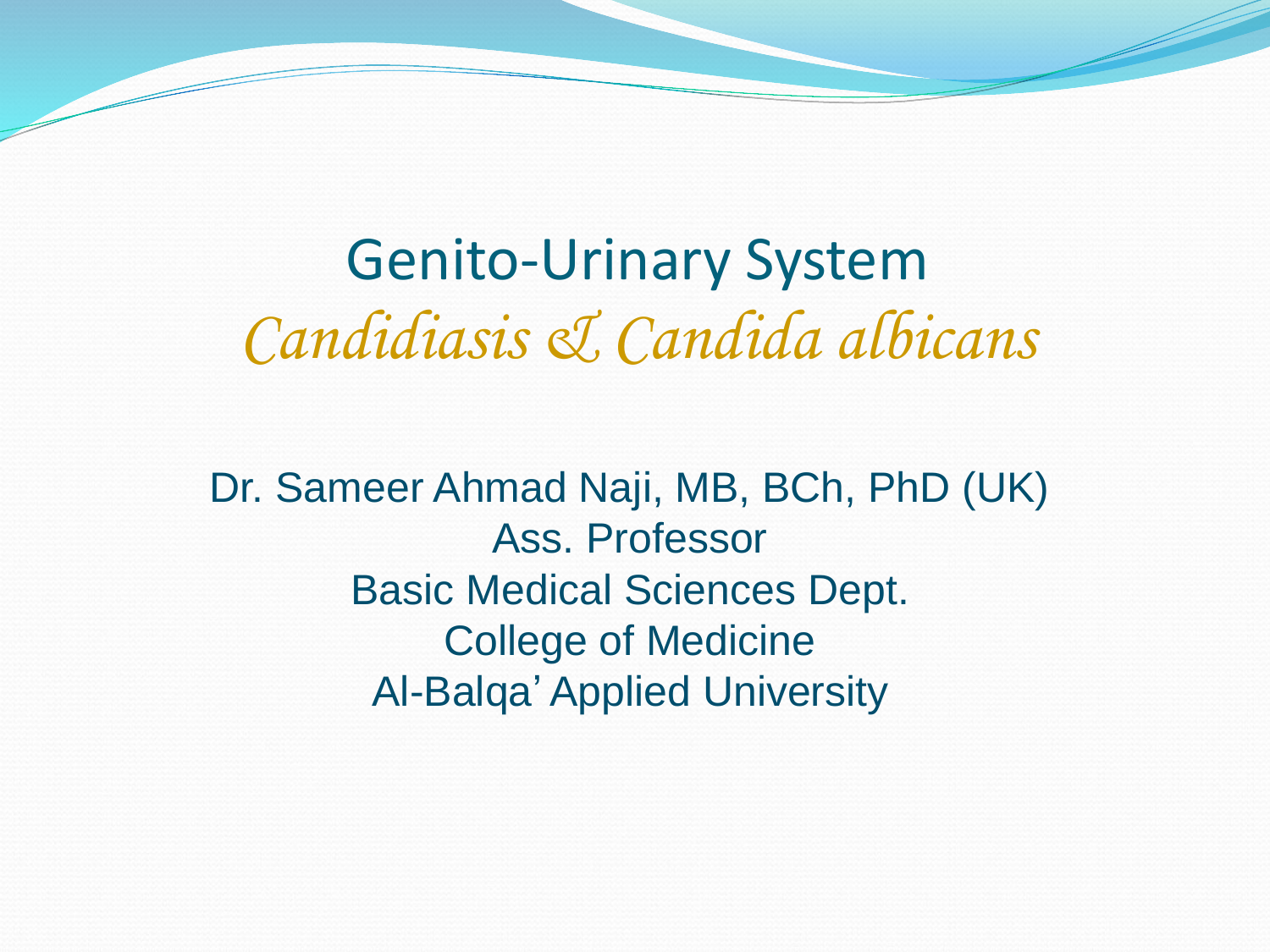# *Candida albicans*

- *C. albicans* grows in multiple morphologic forms, most often as a yeast with budding by formation of blastoconidia.
- *C. albic*ans is also able to form hyphae triggered by changes in conditions such as temperature, pH, and available nutrients.
- When observed in their initial stages when still attached to the yeast cell, these hyphae look like sprouts and are called germ tubes.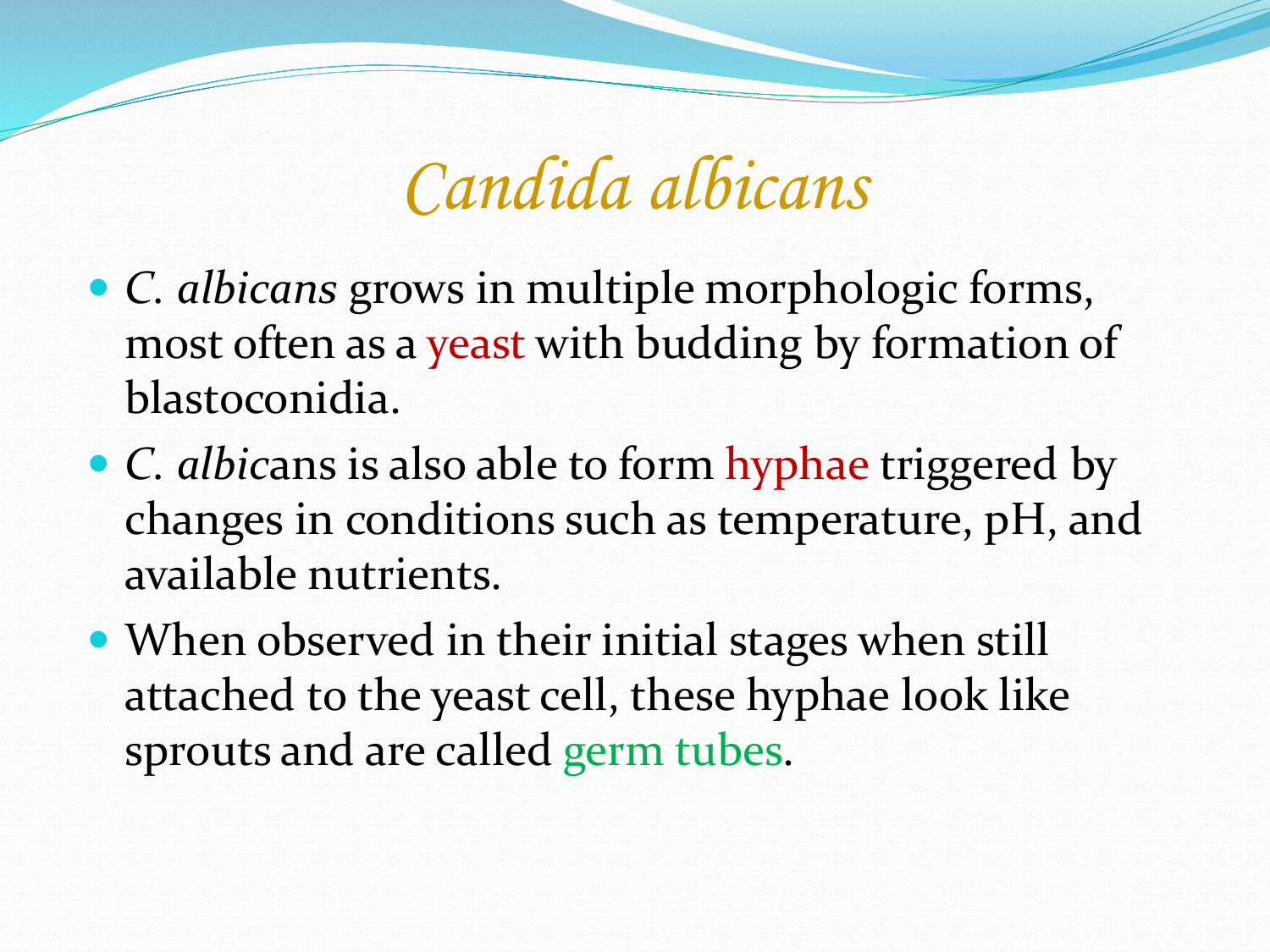- Other elongated forms with restrictions at intervals are called pseudohyphae because they lack the parallel walls and septation of the true hyphae.
- Chlamydoconidia develop from hyphae in culture under certain cultural conditions.
- The *C. albicans* cell wall is made up of a mixture of the polysaccharides mannan, glucan, and chitin alone or in complexes with protein.
- The exact composition of the cell wall and surface components varies under different growth and morphologic conditions.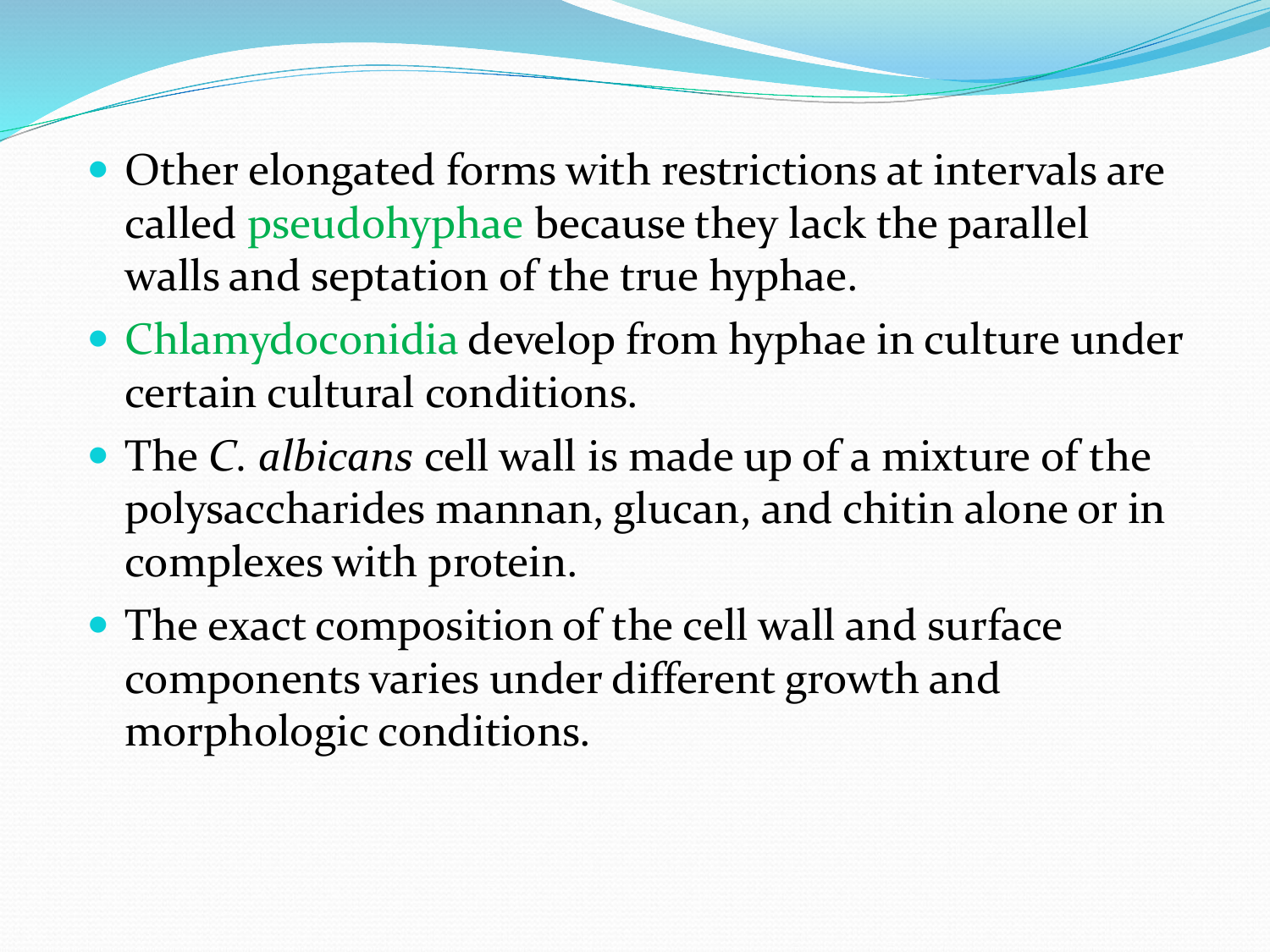## CANDIDIASIS

- Candidiasis occurs in localized and disseminated forms.
- Localized disease is seen as erythema and white plaques in moist skin folds (diaper rash) or on mucosal surfaces (oral thrush). It may also cause the itching and thick white discharge of vulvovaginitis.
- Deep tissue and disseminated disease are limited almost exclusively to the immuno-compromised.
- Diffuse pneumonia and urinary tract involvement are especially common.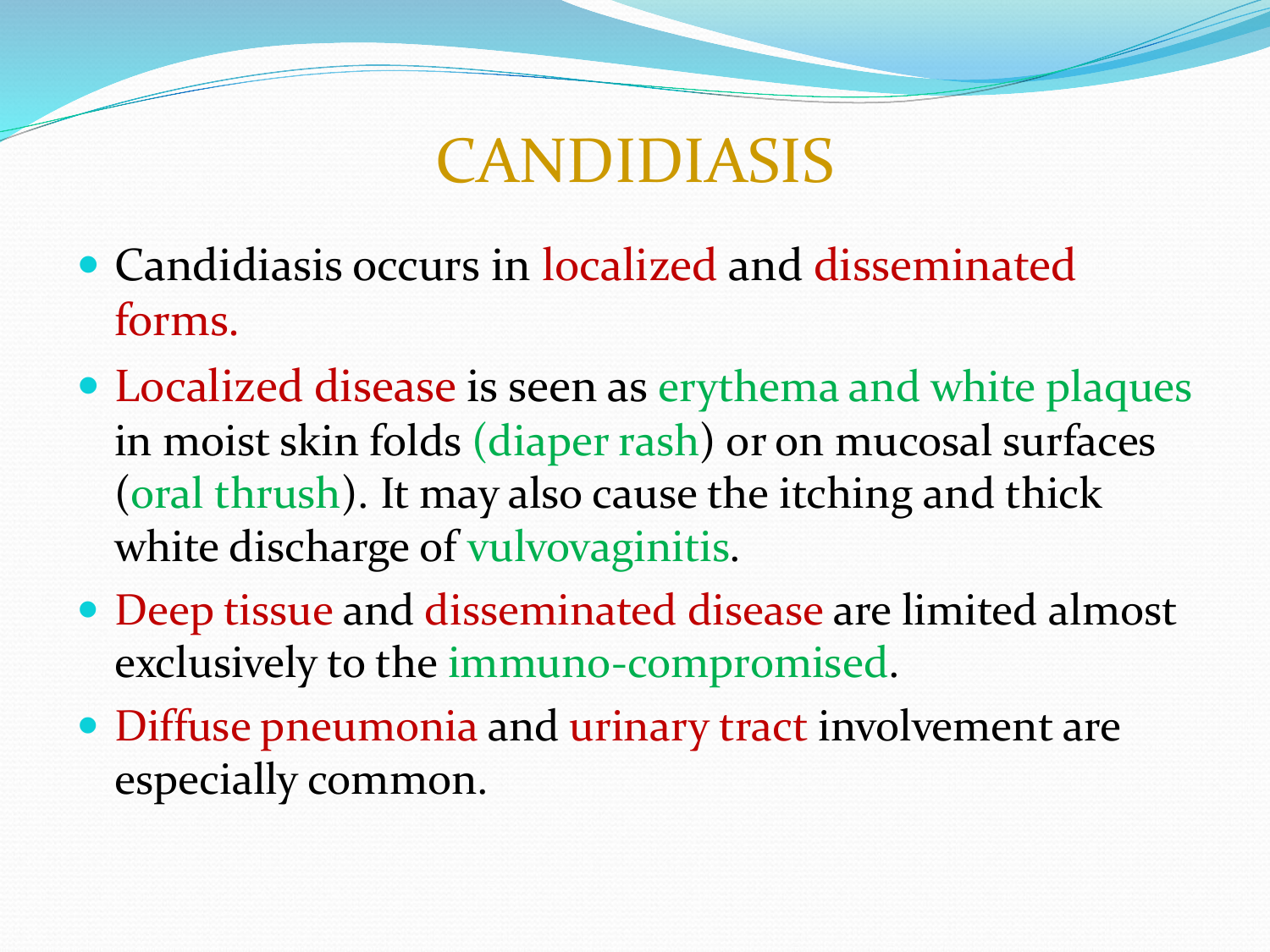## EPIDEMIOLOGY

- *C. albicans* is a common member of the oropharyngeal, gastrointestinal, and female genital flora.
- Infections are endogenous except in cases of direct mucosal contact with lesions in others (eg, through sexual intercourse).
- Although *C. albicans* is a common cause of nosocomial infections, the fungi are also derived more frequently from the patient's own flora.
- Invasive procedures and indwelling devices may provide portal of entry, and the number of *Candida* may be enhanced by the use of antibacterial agents.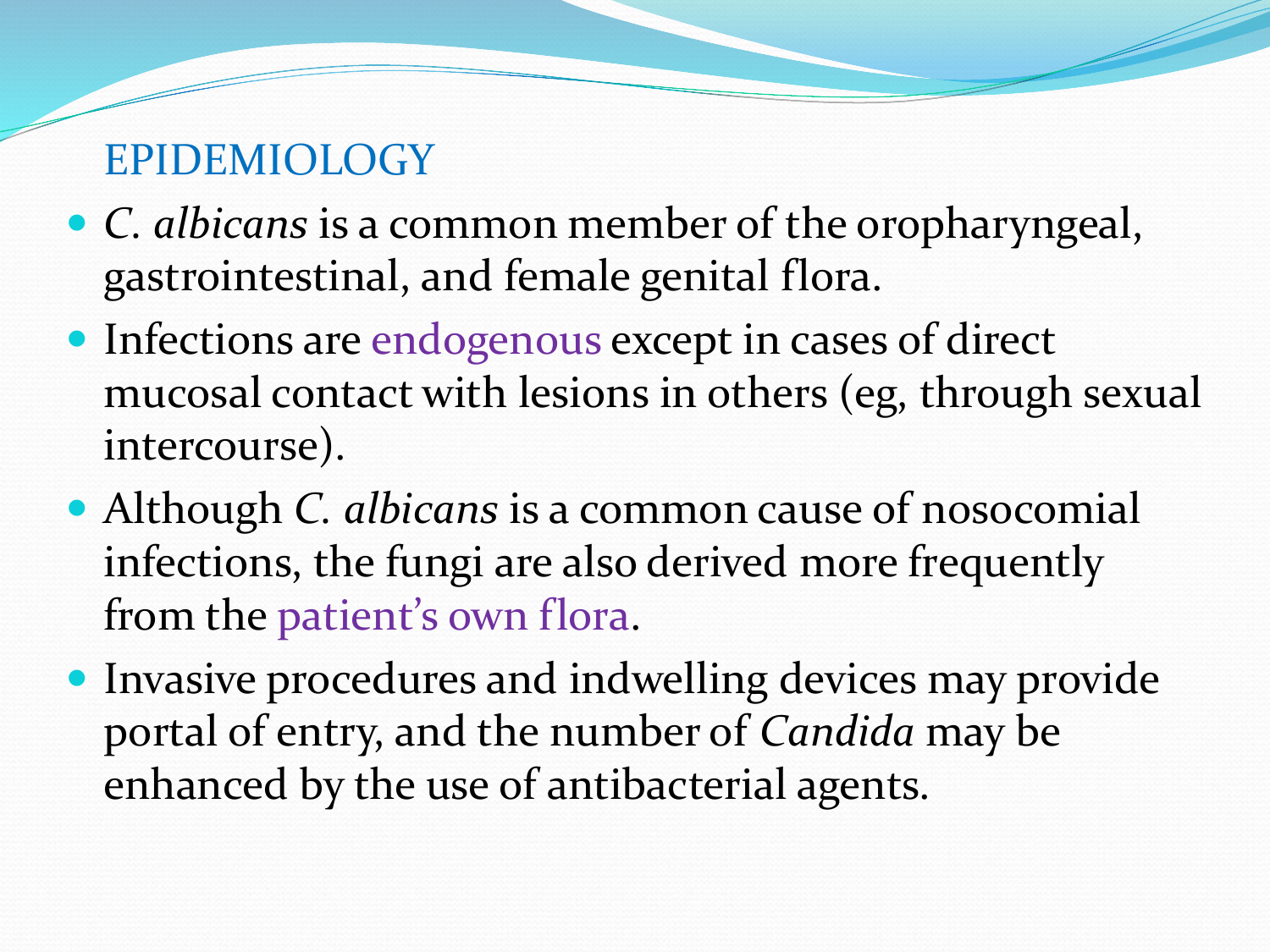### PATHOGENESIS

- Because *C. albicans* is regularly present on mucosal surfaces, disease implies a change in the organism, the host, or both.
- Shift from yeast to hyphae is associated with enhanced pathogenic potential of *C. albicans* (invasion). This switch is controlled in vitro by the manipulation of environmental conditions.
- *C. albicans* hyphae have the capacity to form strong attachments to human epithelial cells, mediated by a surface mannoproteins; hyphal wall protein (Hwp1) found only on surface of germ tubes and hyphae & extracellular matrix.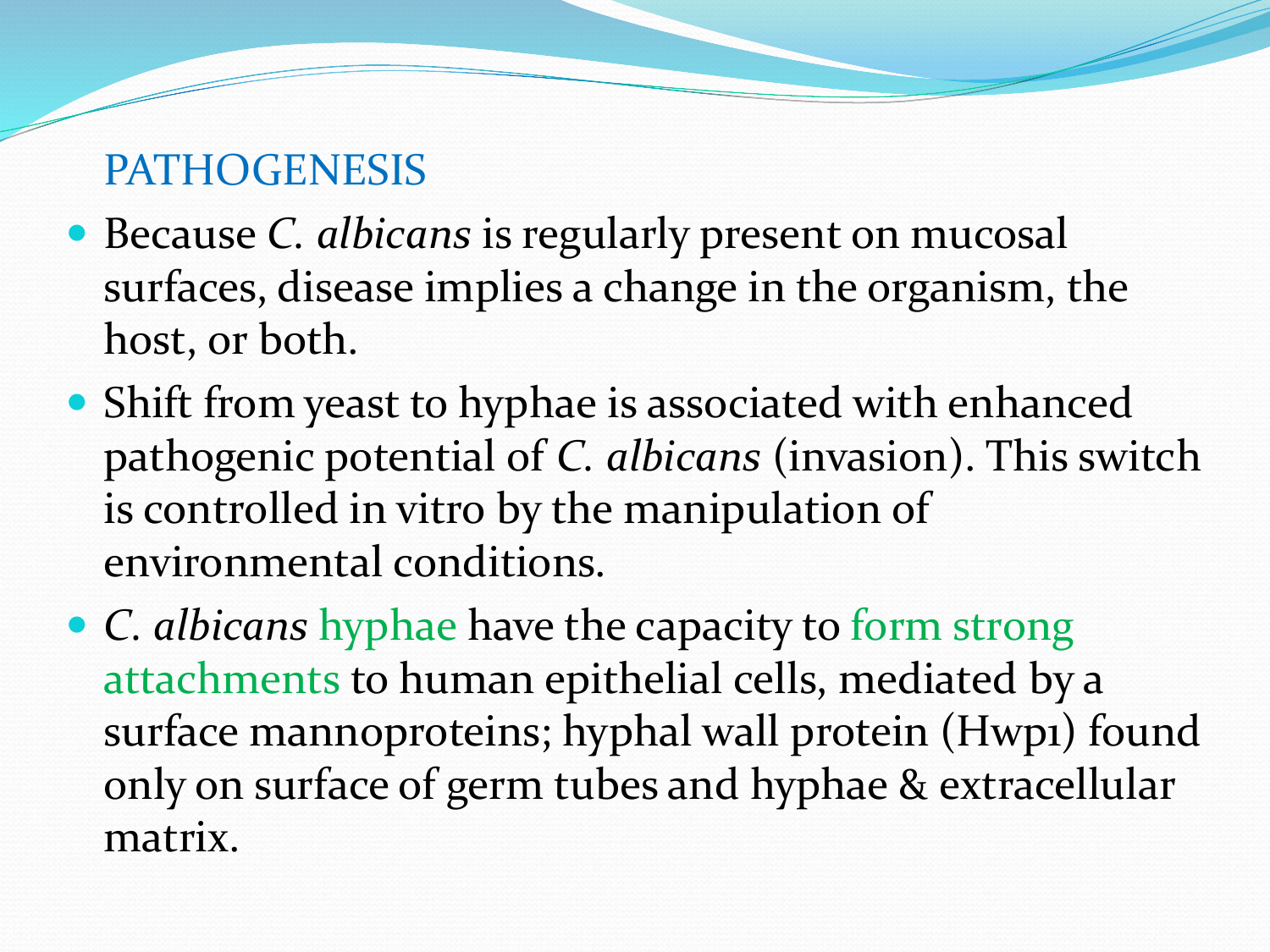- Hyphae also secrete proteinases and phospholipases that are able to digest epithelial cells and facilitate invasion.
- *C. albicans* has protein surface receptors that bind the C3 component of complement in an antiopsonic manner.
- Antimicrobics and immunosuppression increase risk of local and invasive infection.
- Mechanical disruptions of the mucosa (indwelling devices) may enhance the invasion process by exposing *Candida* binding sites in the ECM.
- Diabetes mellitus also predisposes to *C. albicans* infection.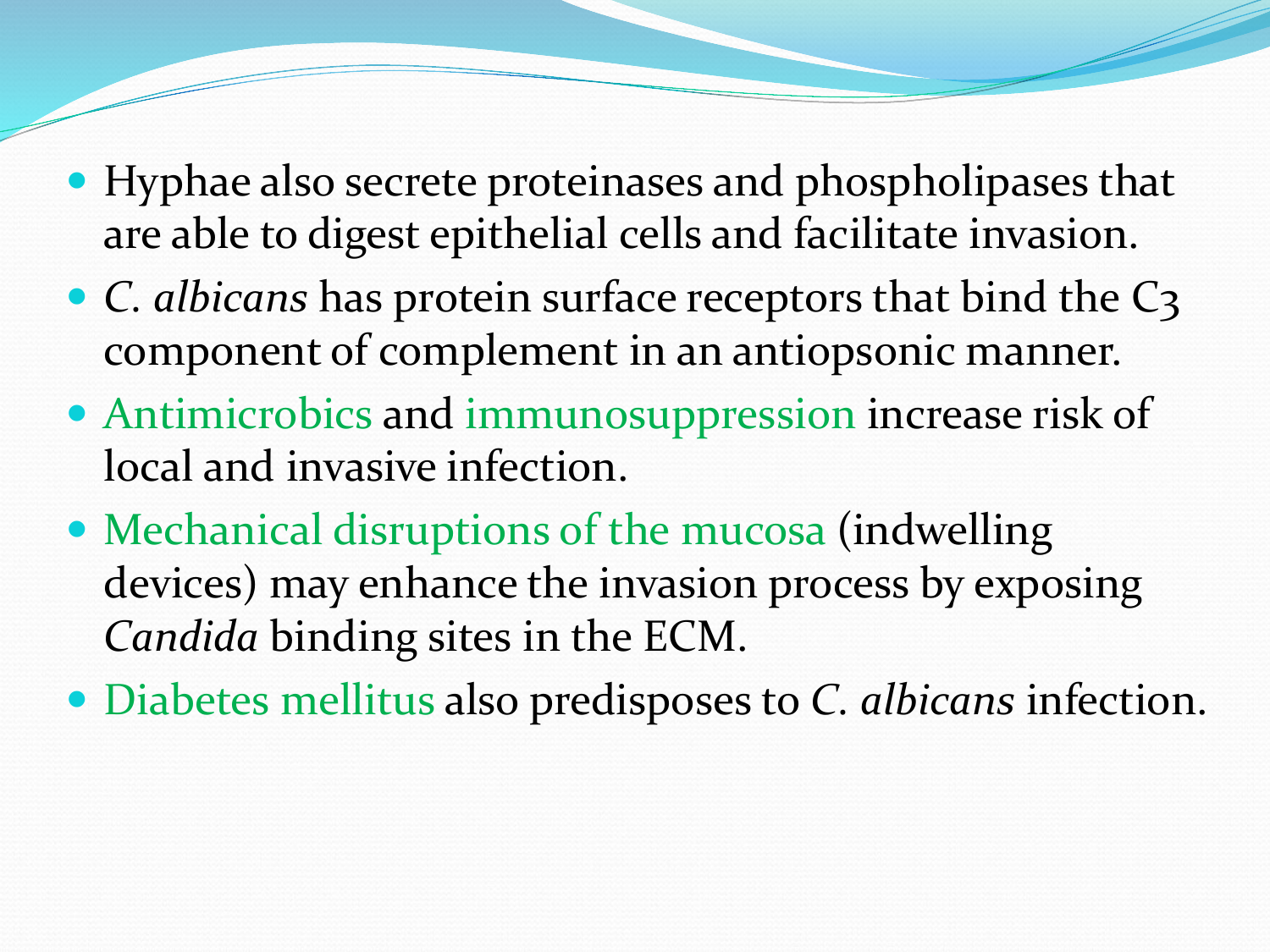#### **IMMUNITY**

- Both humoral immunity and cell-mediated immunity are important in defense against *Candida* infections.
- Opsonized yeast forms are killed by PMNs, the naturally occurring antimannan IgG is able to activate the classical complement pathway and facilitate the alternate pathway.
- Hyphal forms are too large to be ingested by PMNs, but they can still kill fungi by attaching to the hyphae and discharging metabolites generated by the oxidative metabolic burst.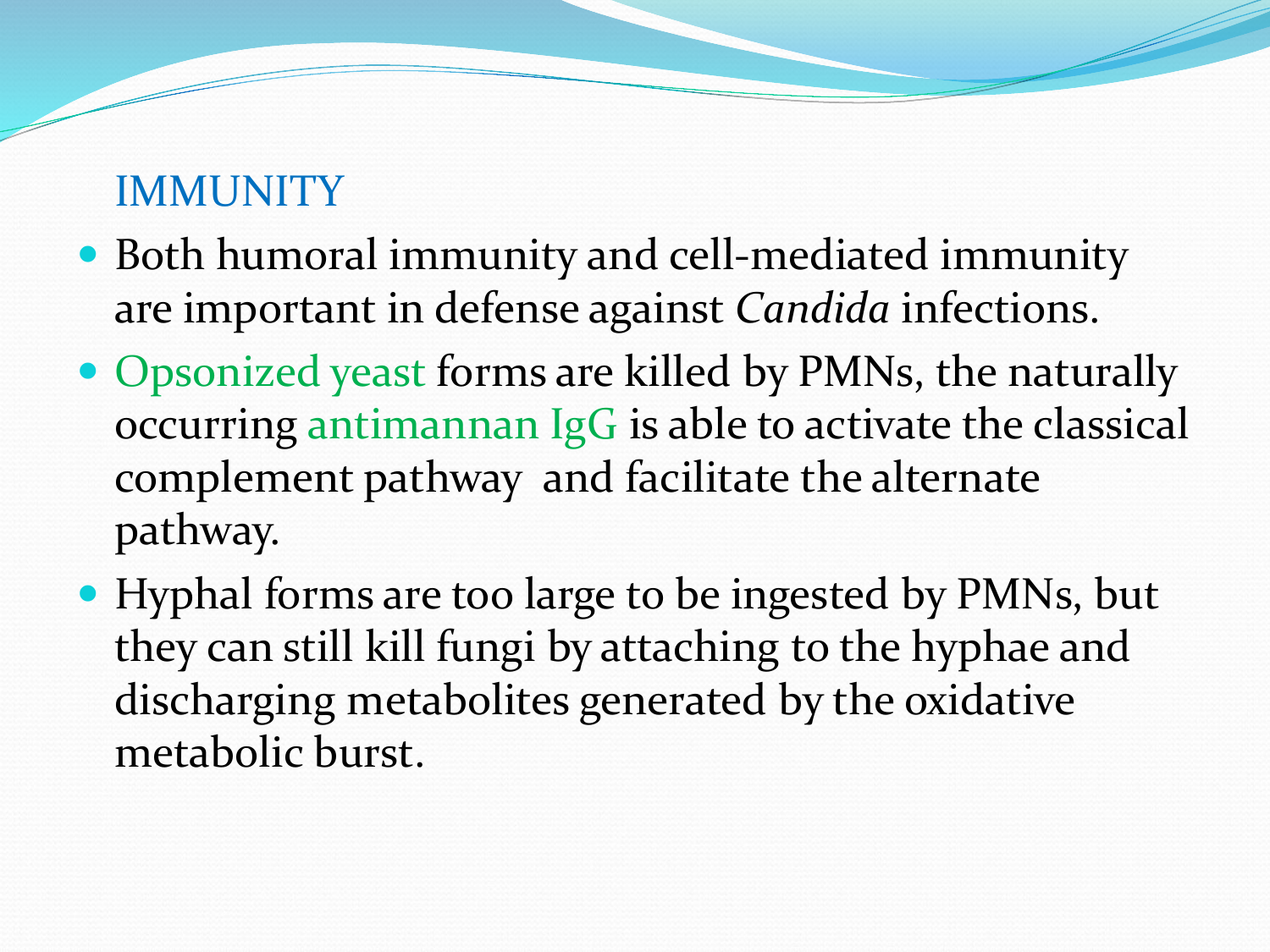- A deficit in neutrophils or neutrophilic function is the most common correlate of serious *C. albicans* infection*.*
- Compromised CMI is associated with progressive infection.
- *Candida* cell wall mannan has been shown to play an immunoregulatory function by downregulating cellmediated immune responses.
- Balance between TH1- and TH2- mediated cytokine responses is necessary to enhance resistance against infection & chronic disease respectively.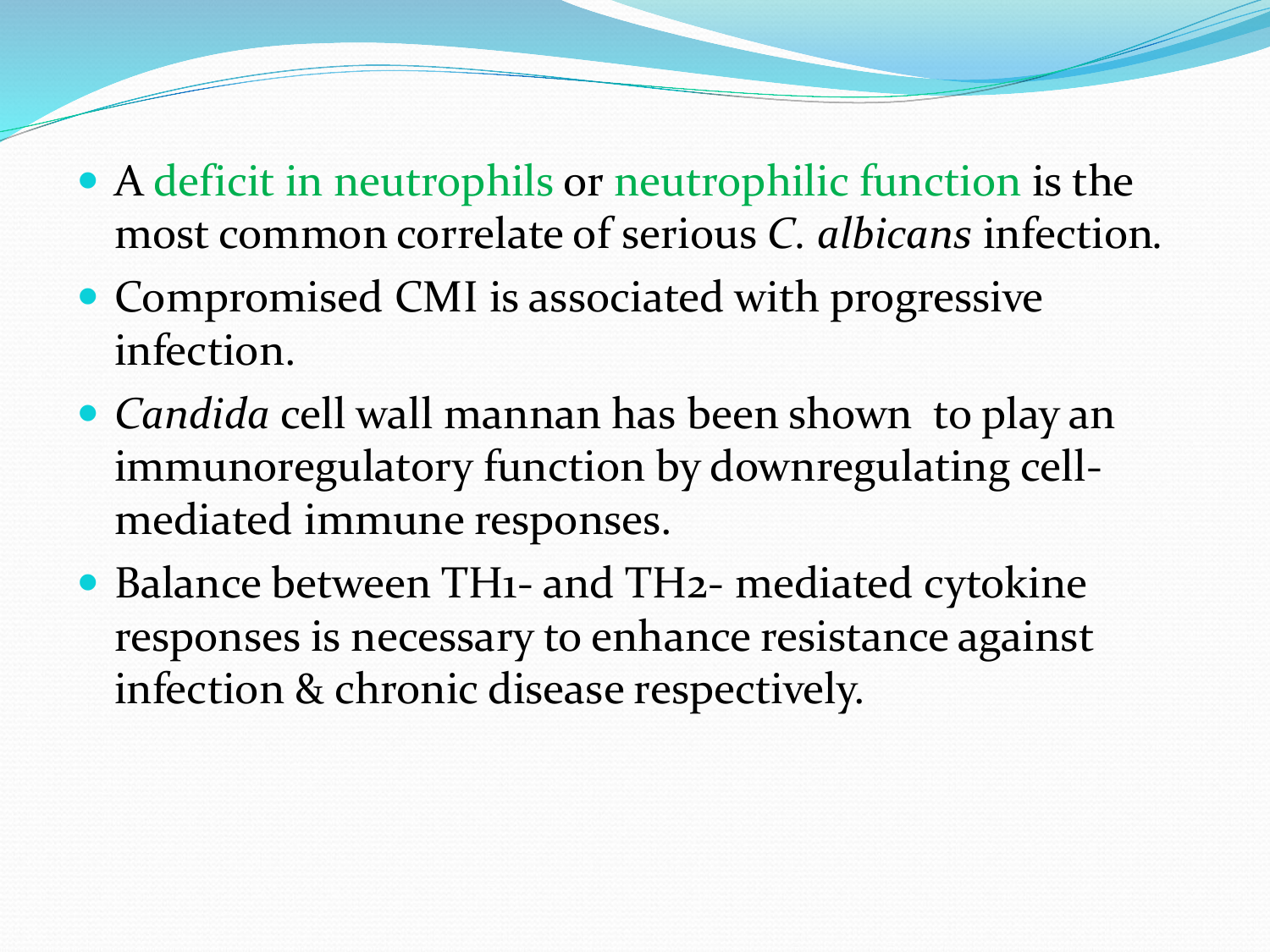## CANDIDIASIS

## CLINICAL ASPECTS MANIFESTATIONS

- Superficial invasion of the m. membranes produces a usually painless, white, cheesy plaque called thrush that is loosely adherent to the mucosal surface.
- Vaginal candidiasis, produces a thick, curd-like discharge and itching of the vulva. Vaginitis may be recurrent.
- Skin infections occur in crural folds and other areas in which wet, macerated skin surfaces are opposed.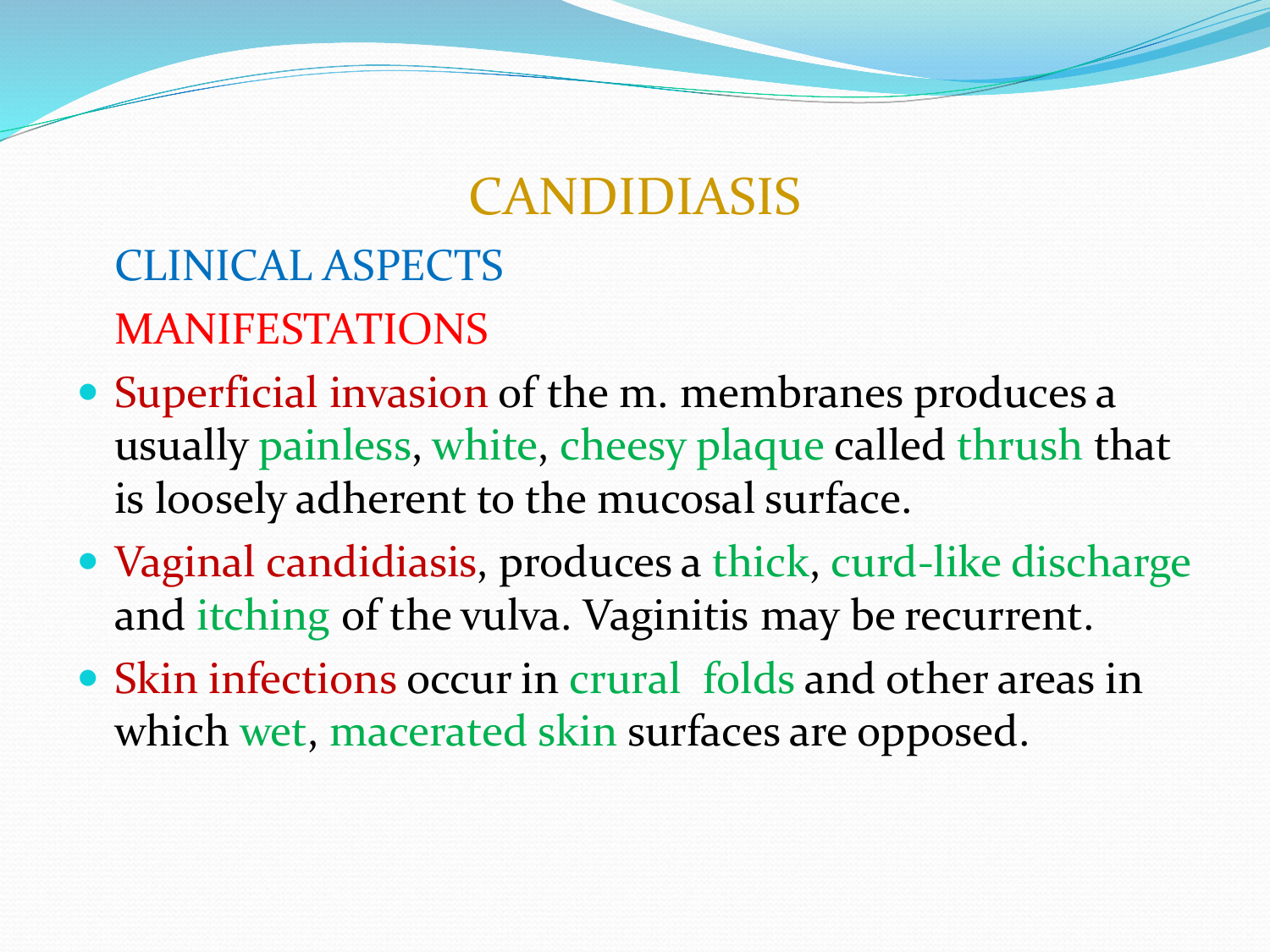- Chronic mucocutaneous candidiasis is associated with specific T-cell defects.
- Inflammatory patches similar to thrush may develop in the esophagus and intestine with or without associated oral candidiasis.
- Urinary tract infections are ascending or hematogenous may produce cystitis, pyelonephritis, abscesses, or expanding fungus ball lesions in the renal pelvis.
- Endophthalmitis appears as white cotton on the retina. Endophthalmitis and infections of other eye structures can lead to blindness.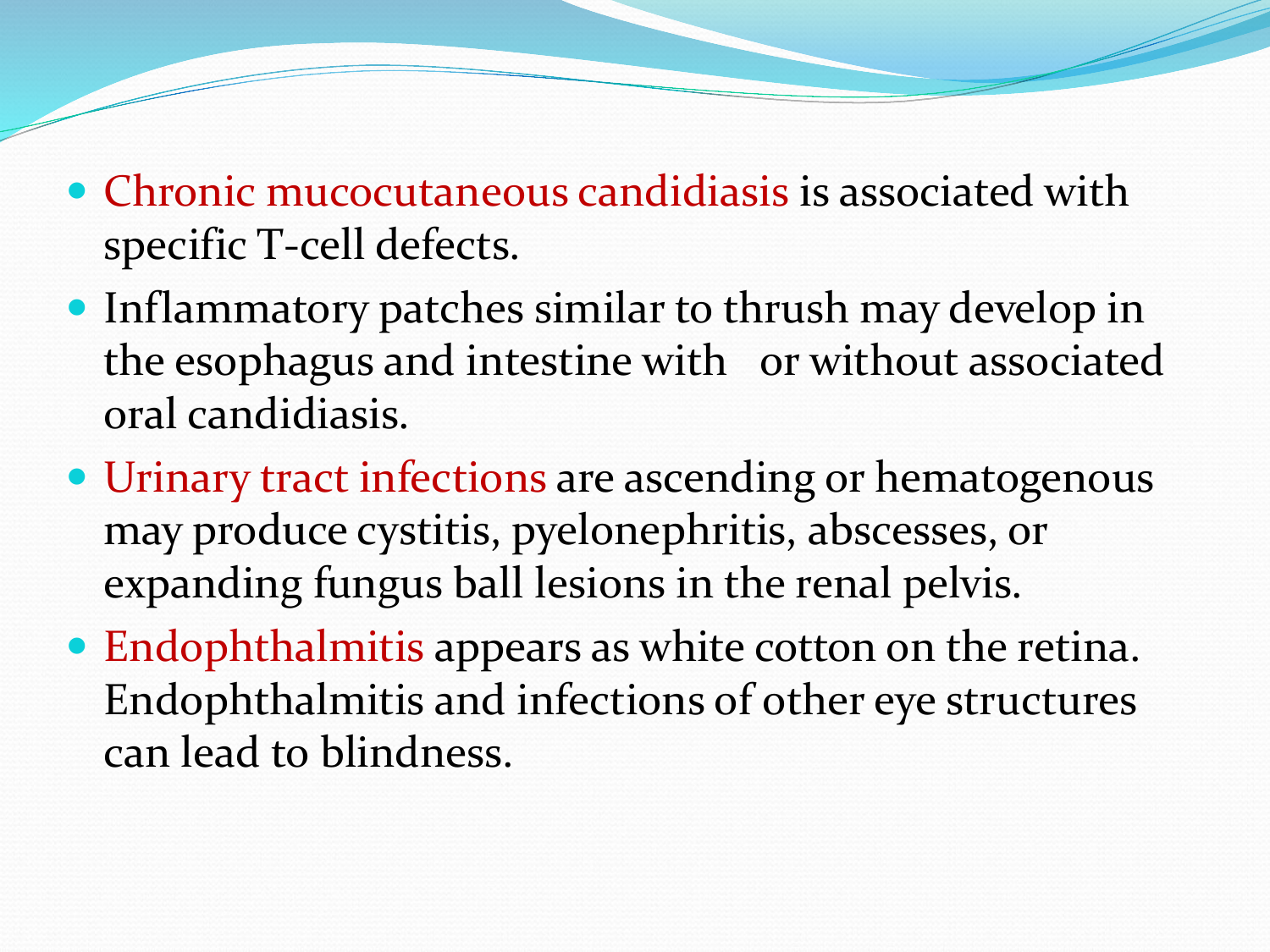#### DIAGNOSIS

- KOH and Gram smears of superficial lesions show budding yeast and hyphae.
- Cultures from specimens such as sputum run the risk of contamination from the normal flora or a superficial mucous membrane lesion. Lung involvement requires a direct aspirate, biopsy, or bronchoalveolar lavage.
- Deep organ involvement is difficult to prove without a direct aspirate or biopsy.
- Even positive blood cultures are interpreted with caution. Endocarditis may require arterial cultures.
- Immunodiagnostic procedures are not routine.